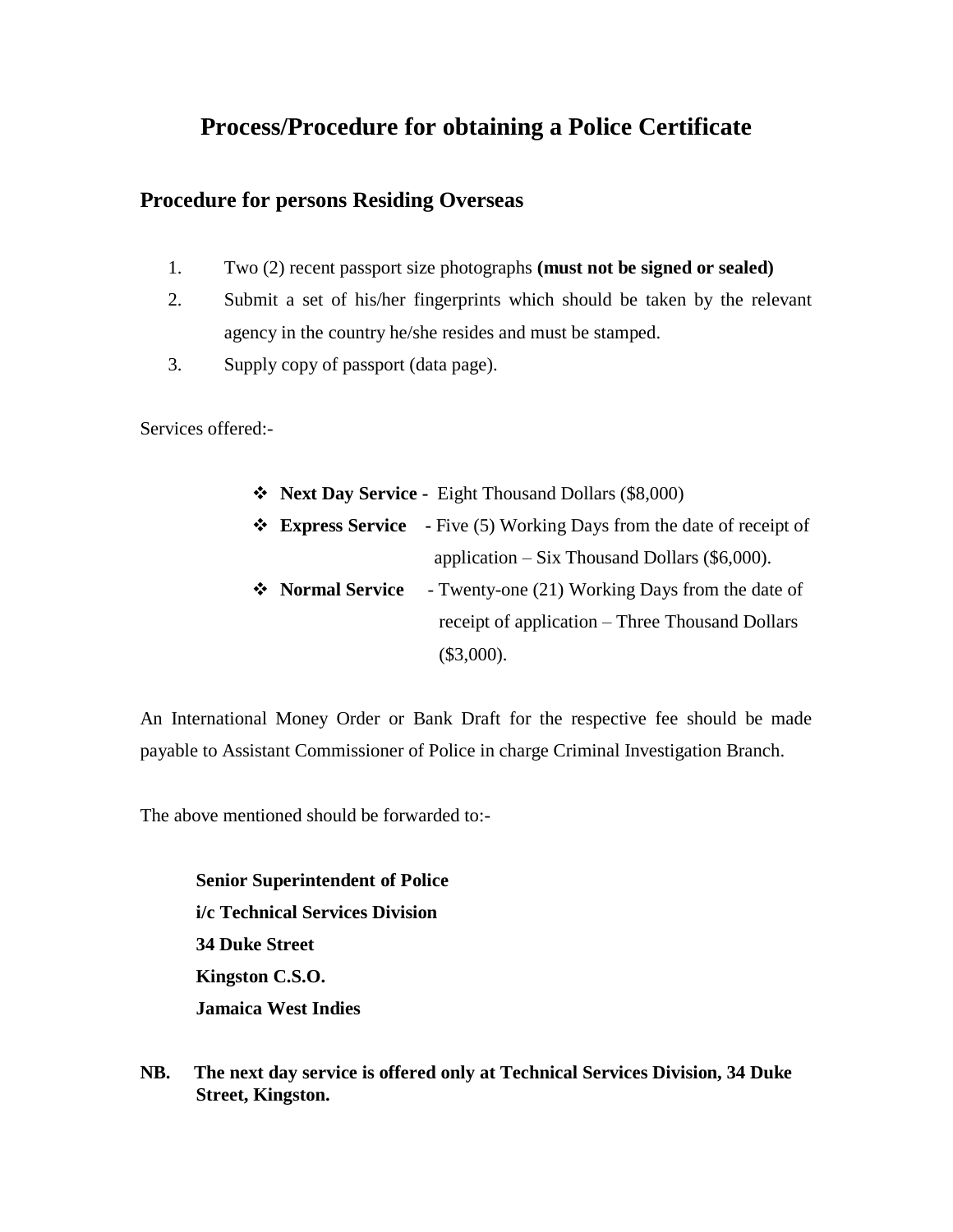### **Requirement for Persons residing in Jamaica:-**

- 1. A valid passport
- 2. Two (2) recent passport size photographs **(must not be signed/sealed)**
- 3. Tax Registration Number (TRN) to make payment at Tax Office.

Services offered:-

- **Next Day Service -** Eight Thousand Dollars (\$8,000) Offered only at 34 Duke Street, Kingston.
- **Express Service**  Five (5) Working Days Six Thousand Dollars (\$6,000)
- **Normal Service**  Twenty One (21) Working Days Three Thousand Dollars (\$3,000).

Fee(s) **MUST** be paid at any Inland Revenue Department (Tax Office). Applicant will be issued with a receipt.

Take receipt, passport and passport size photographs to 34 Duke Street, Kingston, or to any of the following Sub-Sites.

- Summit Police Station St. James
- Pampano Bay Police Station St. Mary
- May Pen Police Station Clarendon

Days of operation:- Tuesdays, Wednesdays and Thursdays:-

The application form **must** be completed online, printed and taken in with the relevant document. The applicants will be fingerprinted and interviewed.

Collect certificate on the date written on receipt.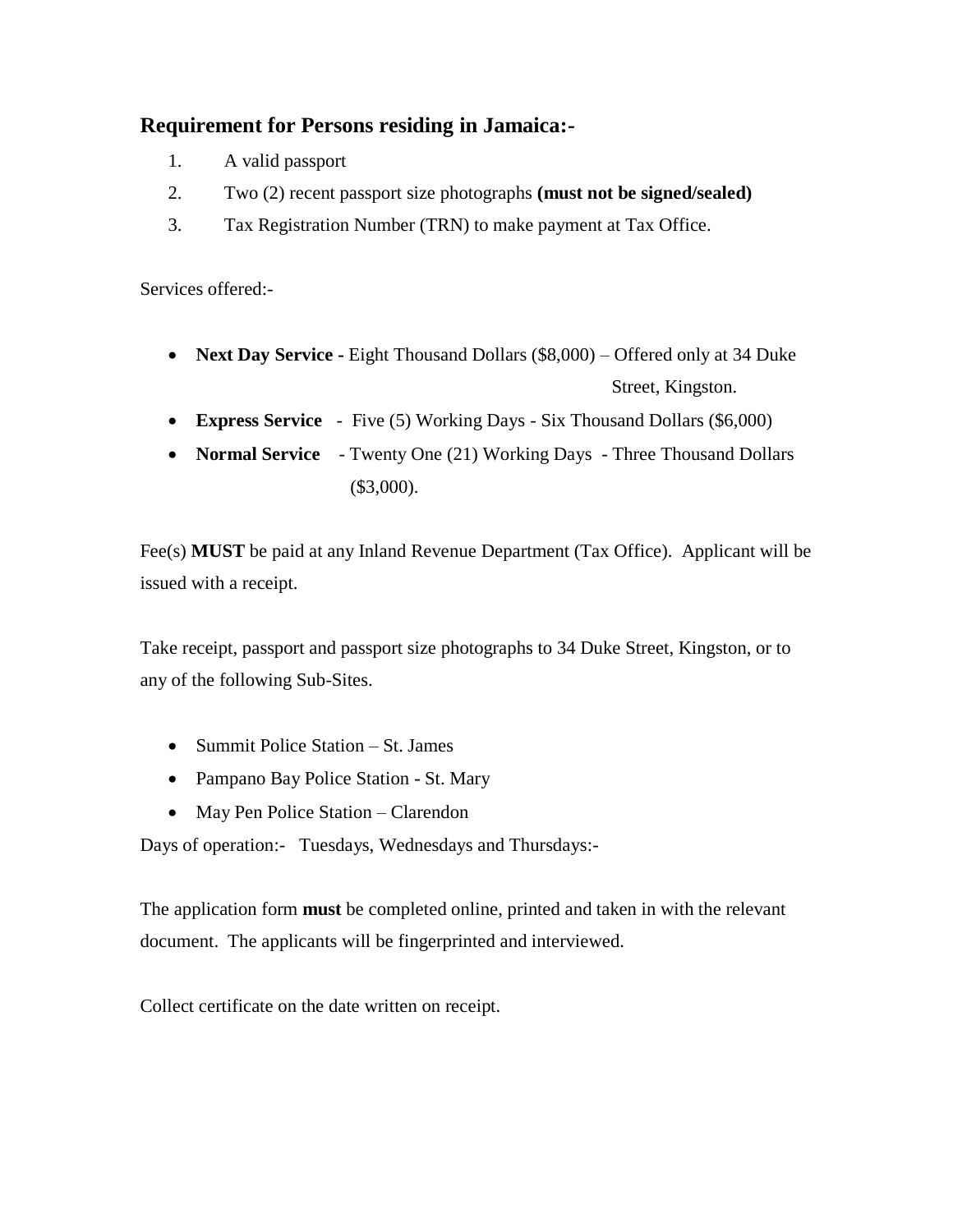**SEPTEMBER AND THE UP ANAICA CONSTABULARY FORCE** 



# **TECHNICAL SERVICES DIVISION**

#### APPLICATION FOR POLICE CERTIFICATE

| Maiden Name                                                                                                                                                                                                                     | C.R.O No.:                         |  |  |
|---------------------------------------------------------------------------------------------------------------------------------------------------------------------------------------------------------------------------------|------------------------------------|--|--|
|                                                                                                                                                                                                                                 |                                    |  |  |
| Date of Birth (dd/mm/yyyy)                                                                                                                                                                                                      | Event of Register No:              |  |  |
| Contact No.                                                                                                                                                                                                                     | Classification-------------------- |  |  |
| Email Address:                                                                                                                                                                                                                  |                                    |  |  |
| Occupation:                                                                                                                                                                                                                     | Reference ------------------------ |  |  |
| Date & Place of Issue                                                                                                                                                                                                           |                                    |  |  |
| Name and Address of Recipient Agency (Embassy, Consulate, Immigration Department, Employer etc.)                                                                                                                                |                                    |  |  |
| I give my consent for the Jamaica Constabulary Force to take AND RETAIN my fingerprints so<br>that they can be used to prevent and/or detect crime. I understand that they may be used for<br>speculative searches.<br>$1 - 37$ |                                    |  |  |
|                                                                                                                                                                                                                                 |                                    |  |  |
|                                                                                                                                                                                                                                 |                                    |  |  |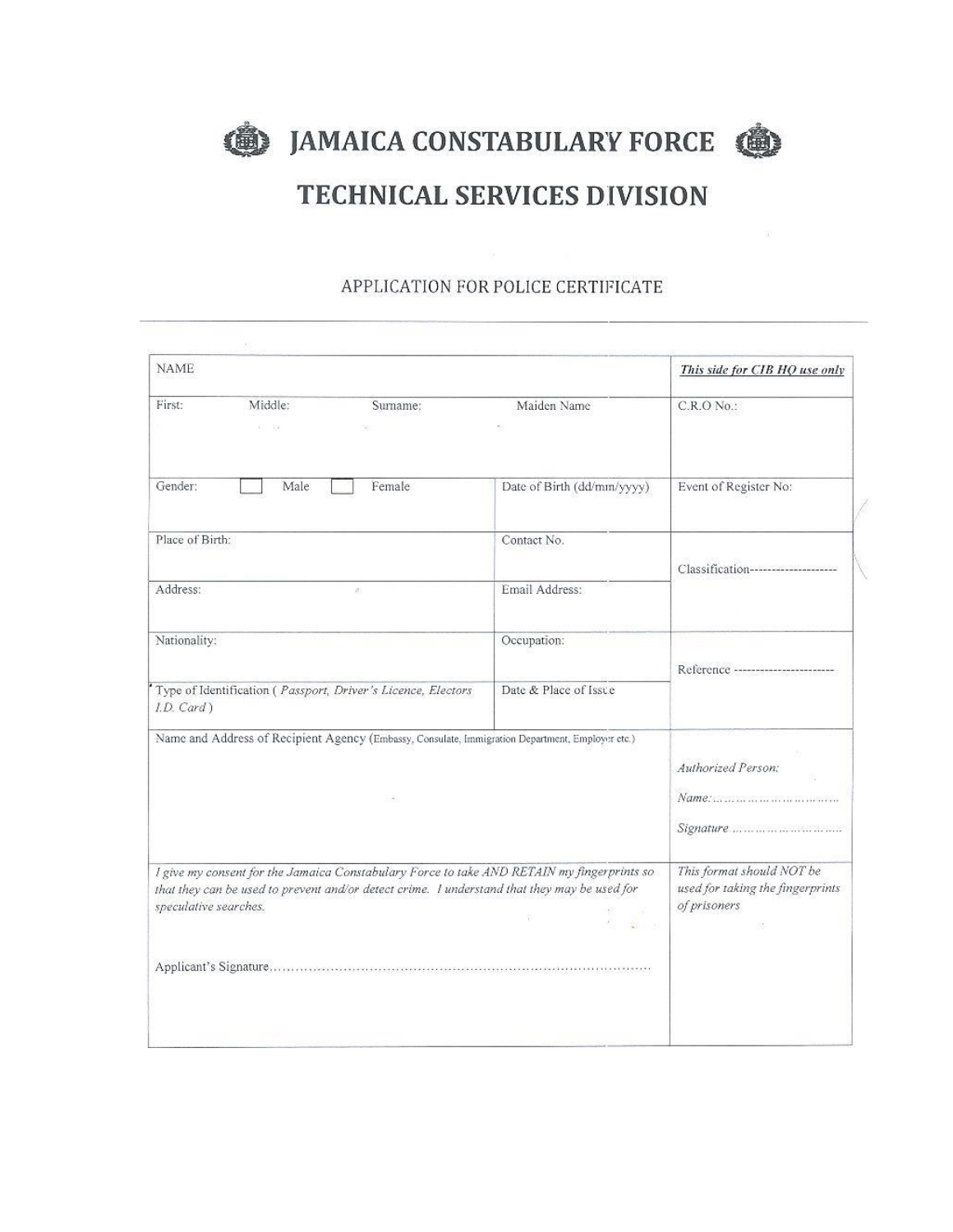### **To obtain clearance for Employment Applicant Require:-**

- 1. A valid identification Passport, Driver's Licence or Elector Registration Identification.
- 2. Two (2) recent passport size photographs (**must not be signed/sealed**)
- 3. A letter from prospective employer.

Services offered:-

- o **Next Day Service -** Eight Thousand Dollars (\$8,000)
- o **Express Service**  Five (5) Working Days Six Thousand Dollars (\$6,000)
- o **Normal Service**  Twenty One (21) Working Days Three Thousand Dollars (\$3,000).

Fees **MUST** be paid at any Inland Revenue Department (Tax Office). The applicant will be issued with a receipt.

Take your receipt, photographs, letter from prospective employer, and ID to 34 Duke Street, Kingston, or to the following sub-sites:-

- o Summit Police Station St. James
- o Pampano Bay Police Station St. Mary
- o May Pen Police Station Clarendon

Complete the application form online, print and take to 34 Duke Street, Kingston, or to the relevant Sub-Site where the applicant will be fingerprinted and interviewed.

Collect certificate on the date written on receipt.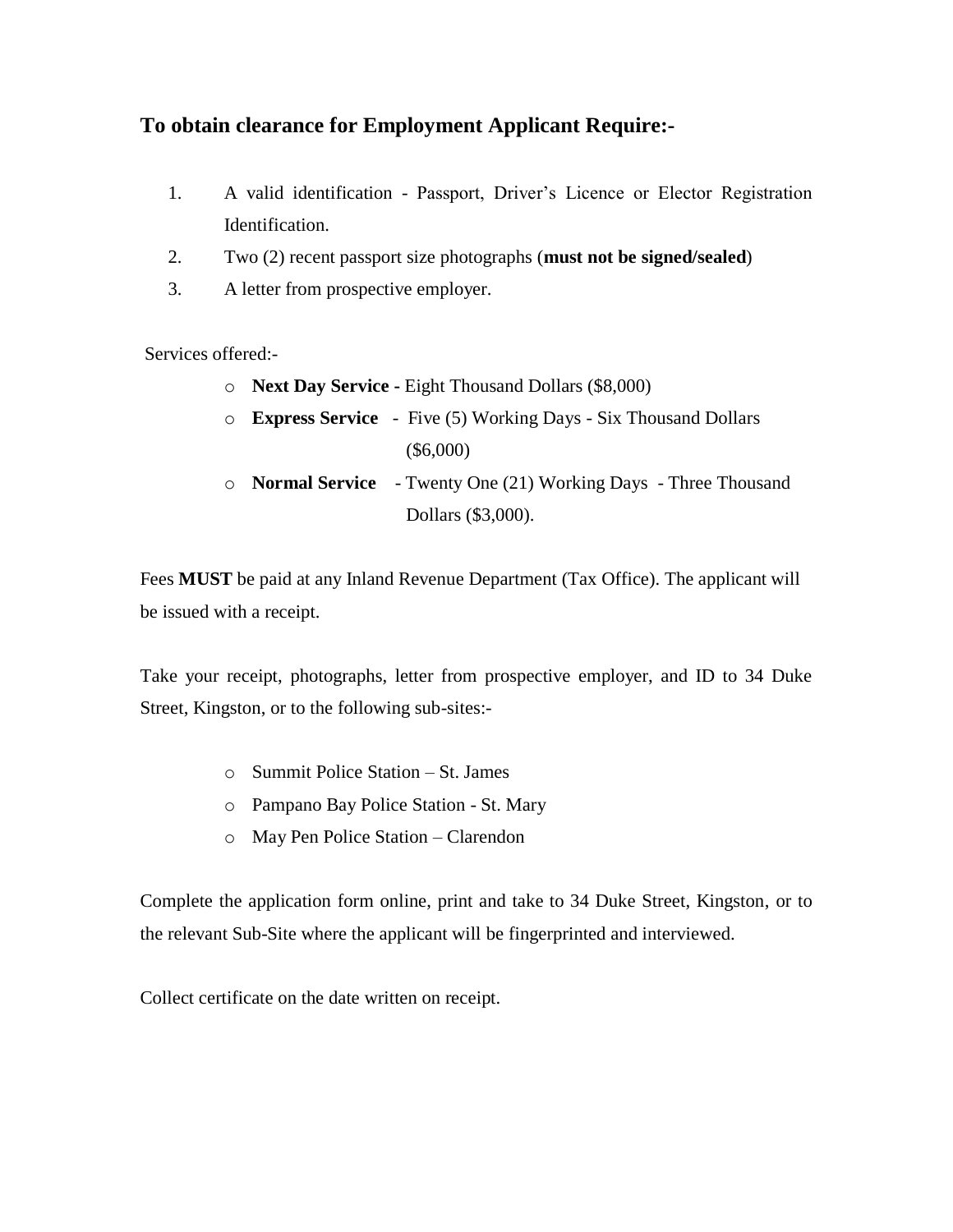## **Expungement of Criminal Record**

Make an application on the prescribed form obtained from the Ministry of Justice, 2 Oxford Road, Kingston 5; supplying the following information:-

- Full name
- Date of Birth
- Offence Convicted for
- Court convicted
- Date of Conviction

**NB** Application **must** be accompanied by a set of fingerprints for the applicants. A fee of Three Thousand Dollars (\$3,000) is required to be paid at the Inland Revenue Department (Tax Office).

**Spent** The Rehabilitation of Offenders Act 1988 makes provision for an individual who has been convicted and have successfully completed his/her rehabilitation period in accordance with the act, such a conviction is **"spent"** i.e. he/she can receive a **"clean record"**.

#### **Example #1**

A person convicted for an offence and was sentenced to pay a fine (sentence imposed does not include imprisonment).

#### **Example #2**

A person convicted for an offence and sent to prison the rehabilitation period are as follows:

- $\triangleright$  One (1) day to six (6) months = five (5) years.
- $\triangleright$  Six (6) months not exceeding eighteen (18) months = eight (8) years. Eighteen (18) months but not exceeding three (3) years = ten (10) years.

**NB**